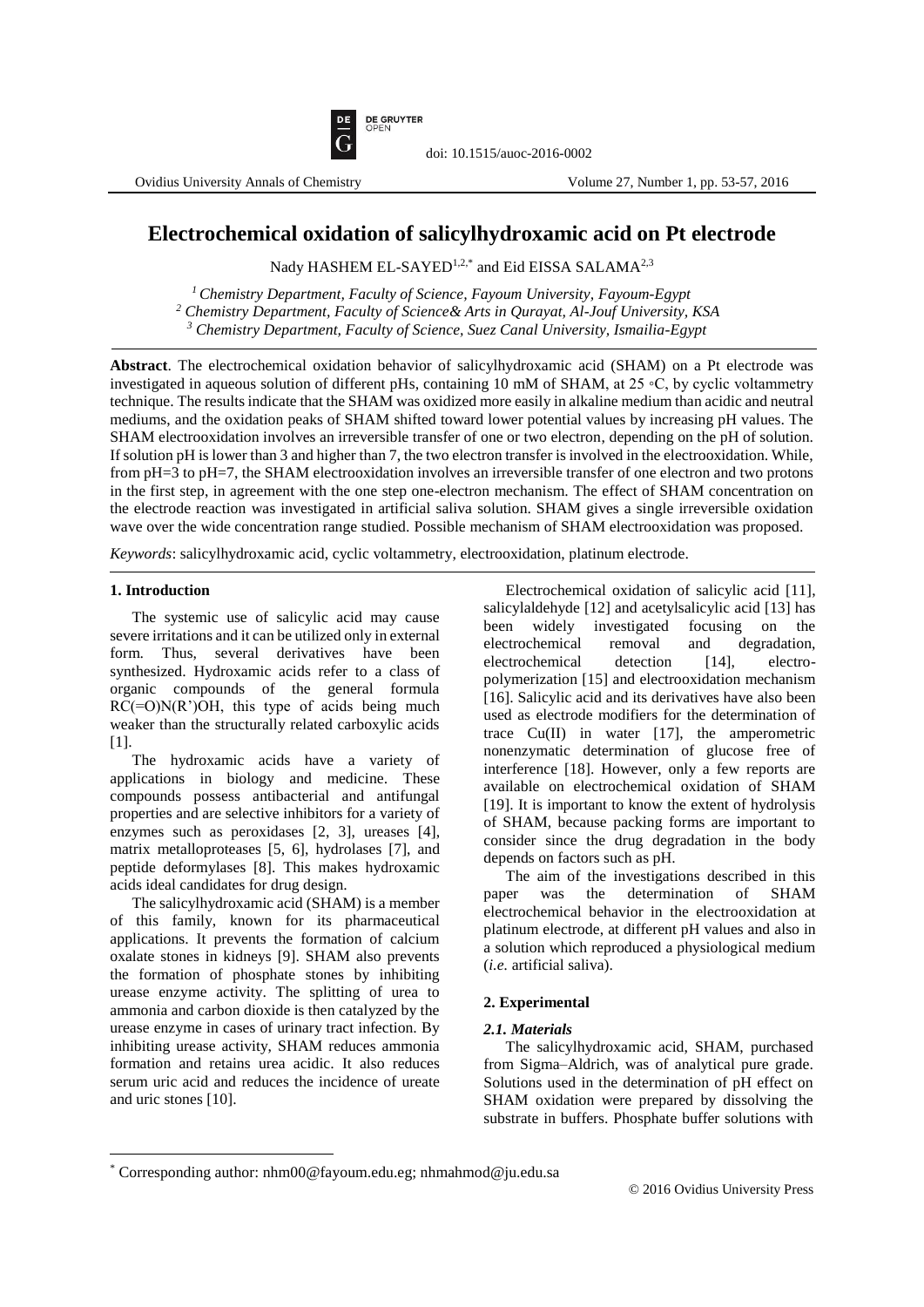different pH values were prepared from stock solutions (0.1 M) of  $H_3PO_4$ ,  $NaH_2PO_4$ ,  $Na_2HPO_4$ , and NaOH. All reagents were of analytical grade. The artificial saliva composition was: NaCl 0.4 g/L; KCl 0.4 g/L; CaCl<sub>2</sub> 0.6004 g/L; NaH<sub>2</sub>PO<sub>4</sub>·2H<sub>2</sub>O 0.78 g/L; KSCN 0.300 g/L; Na<sub>2</sub>S·9H<sub>2</sub>O 0.005 g/L; urea 1.000 g/L. Solutions were prepared using doubly distilled water.

#### *2.2. Measurement methods*

The cyclic voltammetry, CV, was used in electrochemical measurements with a Voltalab PGZ 100 "*All-in-one*" potentiostat/galvanostat. The potentials were measured against and referred to the standard potential of the saturated calomel electrode, SCE (0.245 V *vs*. the standard hydrogen electrode, SHE). A three-electrode cell system including a saturated calomel electrode, as a reference electrode, a platinum wire as an auxiliary electrode, and the platinum geometric surface area of  $0.5 \text{ cm}^2$ , as the working electrode, were applied in the electrochemical studies. The pH of buffer solutions was measured using digital pH meter.

## **3. Results and Discussions**

## *3.1 The effect of pH on SHAM electrooxidation*

Voltammetric methods are frequently used for the characterization of electroactive systems. The electrode reactions of reduction and oxidation of SHAM at the platinum electrode were studied by cyclic voltammetry.



**Figure 1**. Cyclic voltammograms of SHAM in aqueous solution ( $pH = 1-10$ ).

Cyclic voltammetric behavior of SHAM was examined in a wide pH range of 1–10 at 25 ◦C. The cyclic voltammograms shows different anodic peaks (Fig. 1), corresponding to the oxidation of SHAM.

The number and position of anodic peaks depend on the solution pH. The anodic peaks current density  $(i<sub>p</sub>)$  first decreased with increasing pH, showing a minimum peak current at pH 10.0. Voltammograms presented in Fig. 1 ("a" and "b" curves) show that SHAM is oxidized probably reversibly at potentials lower than the potential at which oxygen evolution starts. Irreversibility of this electrode reaction needs to be proved. Three peaks visible in the cyclic voltammogram correspond to SHAM voltammogram correspond to SHAM electrooxidation. This peaks have adsorptive character and corresponds to electrooxidation of a SHAM adsorbed form. At pH=3 and pH=5, only one peak was recorded, but in neutral and alkaline solution two peaks were measured.

The SHAM electrooxidation potential shifts towards more positive values with an increase in pH up to 5 then decreased again as show in Fig. 2.



**Figure 2**. The pH dependence of the anodic peak potential.

## *3.2. Electrooxidation of SHAM in artificial saliva solution*

The effect of SHAM concentration on the electrode reaction was investigated.



**Figure 3.** Cyclic voltammograms for different concentrations of SHAM oxidation at Pt electrode, recorded at 10 mV scan rates in artificial saliva solution.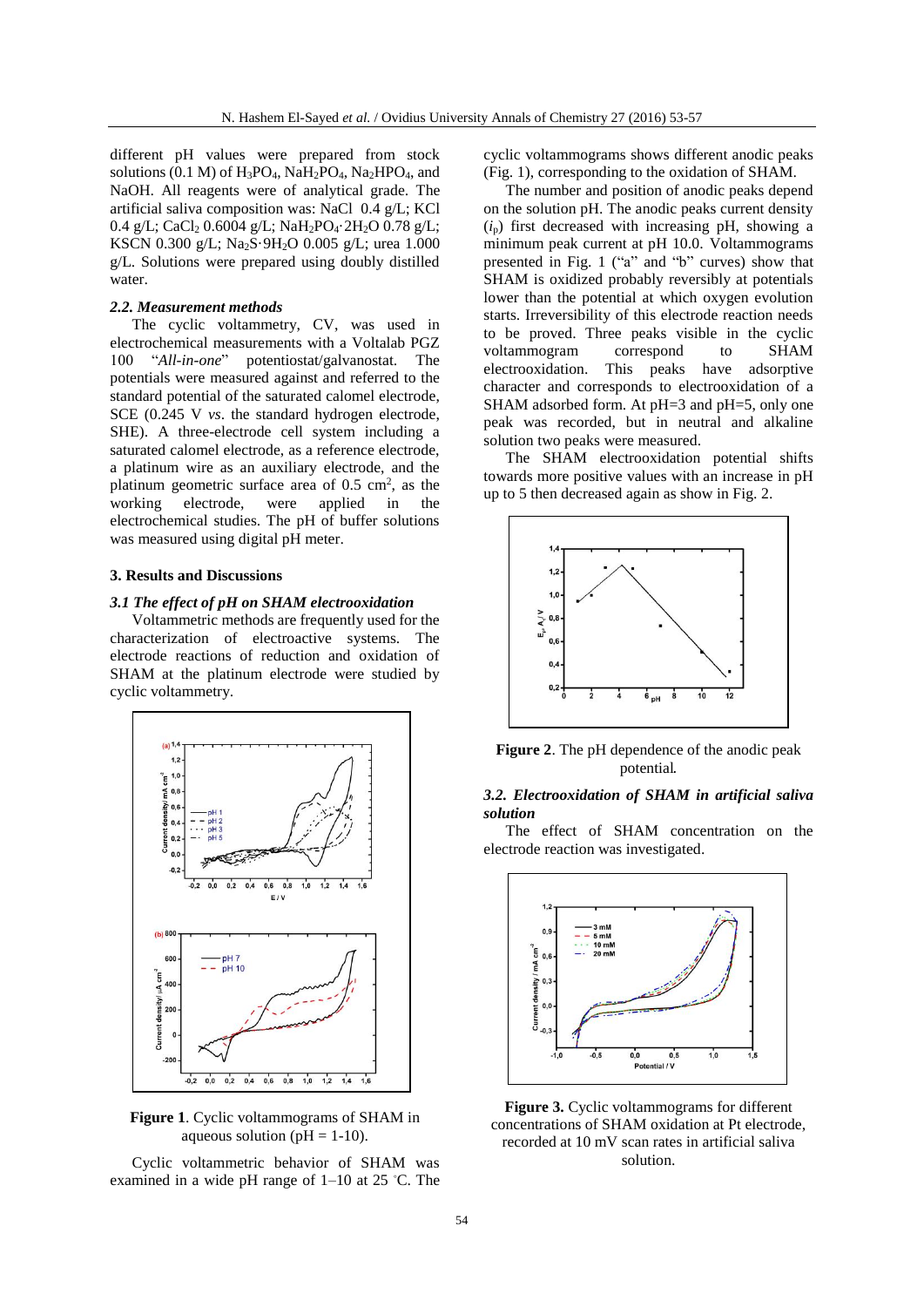Fig. 3 shows the cyclic voltammograms of SHAM at different concentrations (3, 5, 10 and 20 mM) in artificial saliva solution recorded at a scan rate of 10 mV∙s -1 . When SHAM compound is added to the artificial saliva, the solution displays only one oxidation peak at potential range of 1.1 - 1.3 V (Fig. 3). The oxidation peak current density versus SHAM concentration is plotted and presented in Fig. 4. An increase in the concentration causes significant increase in the peak current.

Scan rate is one of parameters significantly affecting electrooxidation of compounds. Thus, an effect of the scan rate on SHAM electrooxidation was investigated in the range from 0.01 to  $0.2 \text{ V} \cdot \text{s}^{-1}$  using cyclic voltammetry methods (Fig. 4).



**Figure 4.** Dependence of the anodic peak current on SHAM concentration.

Cyclic voltammograms were used in determination of peak current and potential for the SHAM electrooxidation. Two approaches widely used to study the reversibility of reactions and to determine whether a reaction is adsorption or diffusion controlled consist of the analyses of dependences:  $i_p$  on  $v^{1/2}$ .

Fig. 5 shows these plots for the oxidation peak of SHAM in artificial saliva solution at 25 °C. For reversible or irreversible systems without kinetic complications,  $i_p$  varies linearly with  $v^{1/2}$ , intercepting the origin. Although, the plot of  $i_p$  on  $v^{1/2}$  presented in Fig. 6a is linear, it does not cross the origin of the axes. This is characteristic for the electrode process preceded or followed by a homogenous chemical reaction. In the scan rate range from  $0.01$  to  $0.2 \text{ V} \cdot \text{s}^{-1}$ , peak current (*i*p) of SHAM electrooxidation depends linearly on square root of the scan rate (*v*) and is described by the following equation:

 $i_p = \{0.5949 \ [v \ (V \ s^{-1})]^{1/2}\} \ mA + 0.53117 \ mA$ 

This dependence does not cross the origin. This fact can suggest that the electrode process of SHAM electrooxidation is controlled by diffusion and can be preceded by chemical reaction.

Fig. 6b presents a dependence of  $E_p$  on scan rate determined from cyclic voltammograms recorded for the SHAM electrooxidation. If electrochemical reaction is reversible, then  $E_p$  is independent on  $v$ . Thus, it can be concluded that heterogeneous electron transfer in SHAM electrooxidation is irreversible because  $E_p$  increases with an increase in the scan rate.



**Figure 5**. Cyclic voltammograms of SHAM oxidation at Pt electrode, recorded at various scan rates in [artificial saliva solution.](https://www.google.com.sa/url?sa=t&rct=j&q=&esrc=s&source=web&cd=1&cad=rja&uact=8&ved=0CCIQFjAAahUKEwi9ypfnpJPJAhUKwHIKHRcEAHU&url=http%3A%2F%2Fwww.drugs.com%2Fcdi%2Fartificial-saliva-solution.html&usg=AFQjCNHuaWuP_oaIJWCVWOUvb6Y4I0D4Gg&sig2=pKT3LbnE4fLuz_4u2BcXIg)





(b) Dependence of peak potential  $(E_p)$  on the potential scan rate  $(v)$  for the oxidation of SHAM in artificial saliva solution at Pt electrode.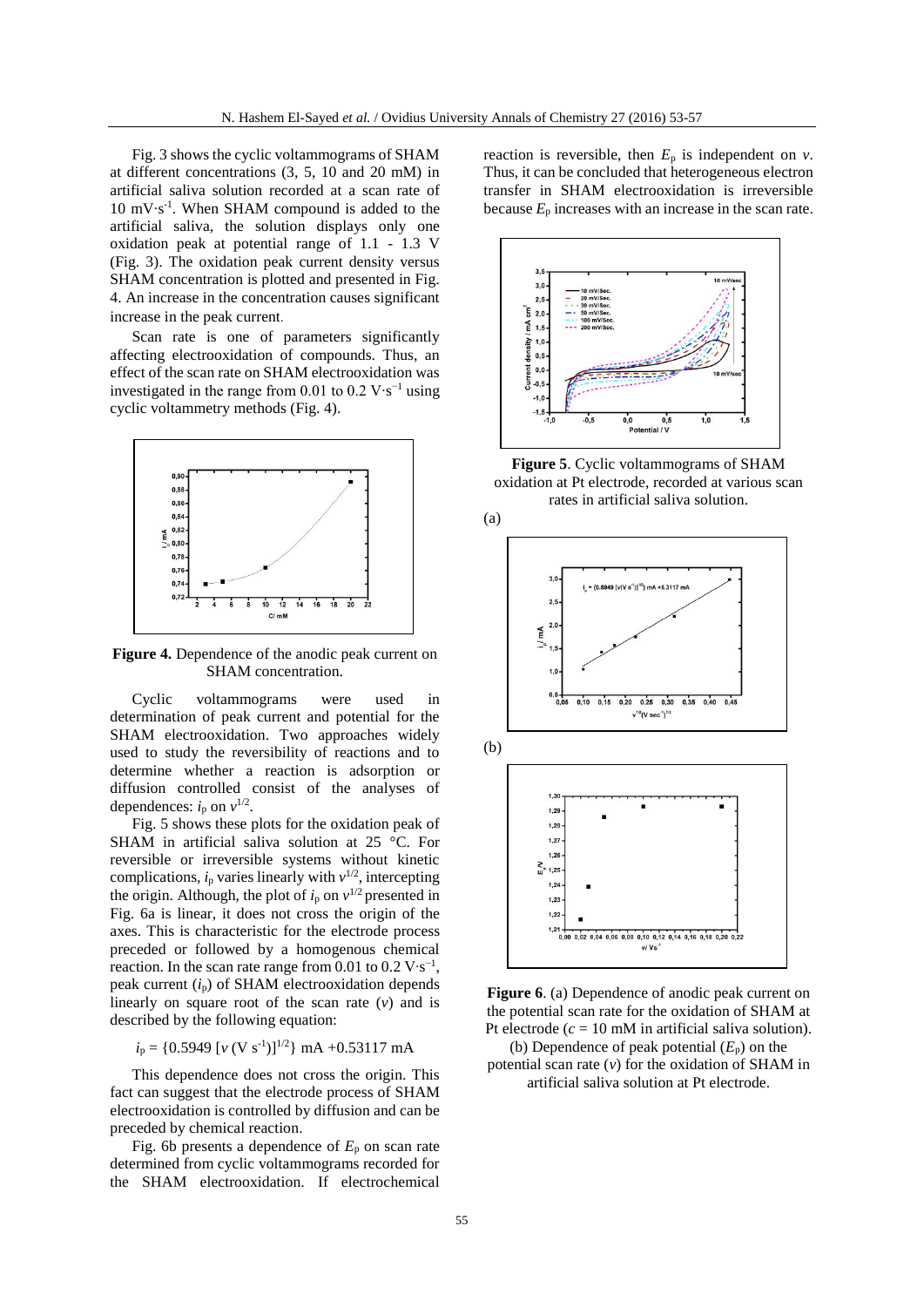

We proposed consecutive reaction mechanism for electrochemical oxidation of SHAM in acidic medium. SHAM was converted to salicylic acid as in Eq. 1. Initially, the phenoxy carboxylate radical was formed through one electron and two-proton oxidation. The phenoxy carboxylate radical underwent tautomerism and oxidation, forming 2-oxocyclohexa-3,5-dien-1-ylium carboxylate and 4-oxocyclohexa-2,5-dien-1-ylium carboxylate, which hydrolyzed to obtained 5-hydroxy-6-oxocyclohexa-1,3-dienecarboxylate and 3-hydroxy-6-oxocyclohexa-1,4-dienecarboxylate respectively, followed by the third oxidation by loss of one electron and two protons to form 5,6-dioxocyclohexa-1,3-dienecarboxylate and 3,6-dioxocyclohexa-1,4-dienecarboxylate (Scheme 1) [19-22].



**Scheme 1.** The oxidation of salicylic acid in acidic medium.

In basic medium, SHAM was converted to *o*hydroxybenzoate ion (salicylate ion) as shown in Eq. 2**.**



**Equation 2**. Reaction of SHAM in basic medium.

 Oxidation of salicylate ion through one electron and one proton gave phenoxy carboxylate radical, which underwent tautomerism and oxidation form 2-oxocyclohexa-3,5-dien-1-yliumcarboxylate and 4-oxocyclohexa-2,5-dien-1-yliumcarboxylate and so on as mentioned before in acidic medium (Scheme 2).



**Scheme 2**. The oxidation of salicylic acid in basic medium.

#### **4. Conclusions**

The electrooxidation behavior of salicylhydroxamic acid was investigated at Pt electrode. The SHAM is electrochemically oxidized in at least two electrode steps. The electrode reactions are preceded by SHAM hydrolysis, resulting in the formation of the salicylic acid and ammonia, which further undergo electrooxidation. The mechanism of SHAM electrooxidation depends on pH of reaction medium. The peak at cyclic voltammograms corresponds to SHAM oxidation reaction which is diffusion controlled. The increase in pH above 3, causes the change in SHAM oxidation mechanism.

The electrochemical oxidation of SHAM on Pt electrode was performed in artificial saliva solution at various substrate concentrations and scan rate. The SHAM electrochemical oxidation is an irreversible reaction at a platinum electrode. The peak at cyclic voltammograms corresponds to SHAM oxidation reaction which is diffusion controlled.